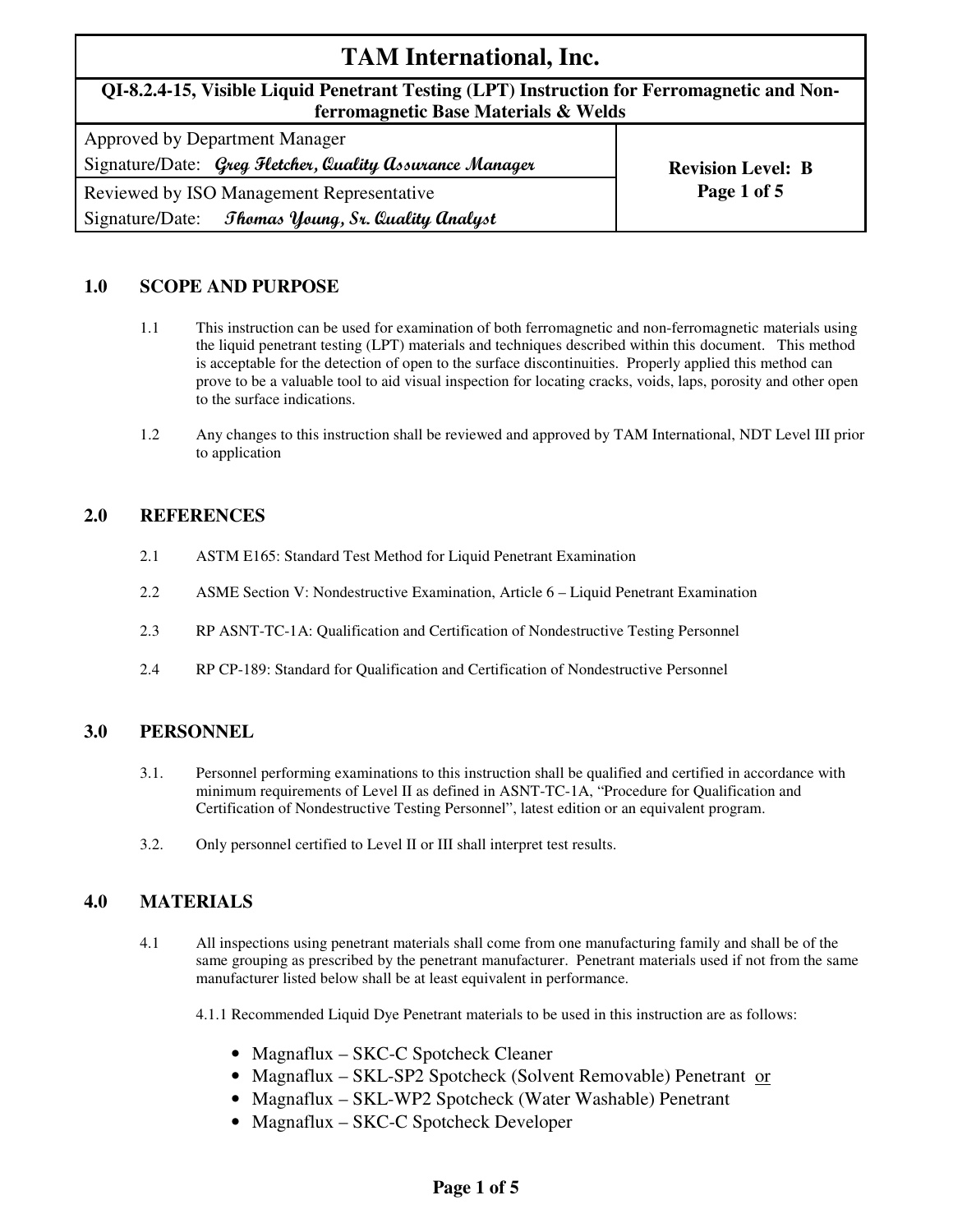- 4.2 Mixing of multiple penetrant families is strictly forbidden and not allowed unless agreed upon by the NDT Level III and documented.
- 4.3 **Pre-cleaning**: Detergents, organic solvents, de-scaling solutions, paint removers, and cleaners must be compatible with the penetrant materials being used. If it is unclear as to the compatibility of the precleaning method(s) with the penetrant materials prescribed within, contact the NDT Level III before proceeding.
- 4.4 **Penetrant:** Materials used shall be visible color contrasting, either water wash or solvent removable type. The materials used are further defined as Visible Dye Type II, using Method A (Water Washable) or Method C (Solvent Removable).
- 4.5 **Penetrant Removal / Cleaners**: Only organic solvents and cleaners within the family group as recommended by the penetrant manufacturer shall be used.
- 4.6 **Developers:** Non-aqueous based solvent developers of the same manufacturing family group as that of the penetrant shall be used. Certification of non-contaminant to materials including nickel base alloys, austenitic stainless steels and titanium shall be confirmed before use. Maximum levels of Sulfur and Chlorine shall be less than 1% and noted on the manufacturer data sheet.

# **5.0 TECHNIQUE**

- 5.1Either Method A (Water Washable) or Method C (Solvent Removable) is acceptable. While either method is acceptable, in the case of relevantly easy access, moderately smooth surfaces and small inspection areas Method C is the preferred method.
- 5.2 All safety, health, or work restriction precautions for application of these materials shall be followed.

### **6.0 SURFACE PREPARATION**

- 6.1 Satisfactory results may be obtained when the surface of the part is in the as-welded, as-rolled, as-cast, or as-forged condition. In some cases surface preparation by grinding, buffing, machining or other method may be necessary if surface irregularities are noted which could potentially mask indications. Blasting with metal shot or dull grit is strictly forbidden as indications open to the surface could be penned shut thus rendering the test ineffective and/or inconclusive.
- 6.2 When cleaning stainless steel or other non-ferrite materials, use only approved brushes or grinders to avoid carbon contamination.
- 6.3 Prior to performing any liquid penetrant examination, the surface to be examined and adjacent areas within 1" of the inspection area shall be dry and free of all dirt, grease, lint, scale, welding flux, weld spatter, oil, or any other material which could obscure surface openings or interfere with the examination.

### **7.0 EXAMINATION SURFACE CLEANING**

7.1 Clean the area to be examined plus at least 1" adjacent area just prior to performing the examination using the approved cleaner. Allow the surface to dry by normal evaporation for a minimum of five (5) minutes to ensure that the cleaner has completely evaporated prior to penetrant application.

#### **8.0 PENETRANT APPLICATION**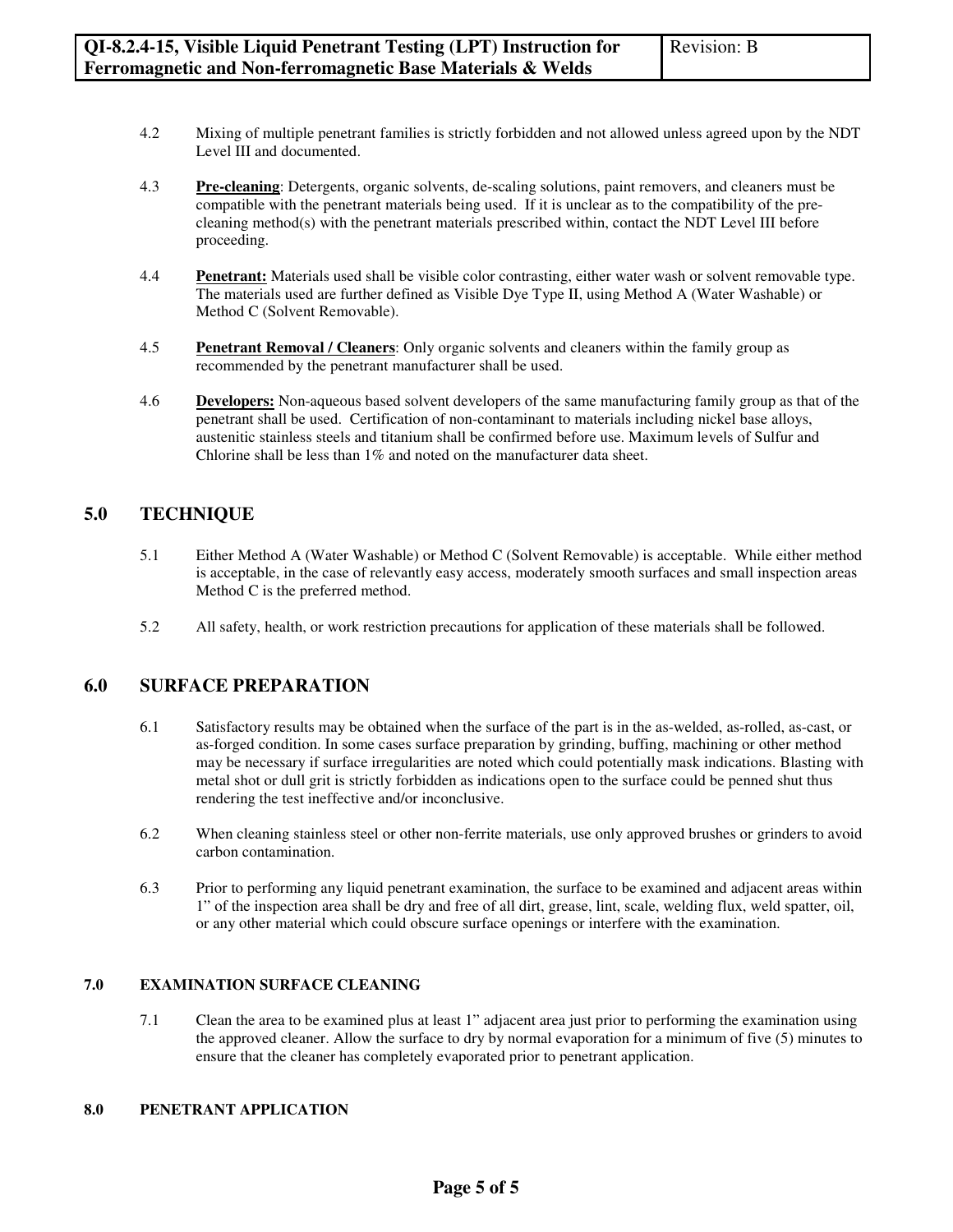- 8.1 The penetrant may be applied to the part by brushing or spraying. Surface temperature of the part to be inspected shall not be lower than 60 degrees  $F(16 C)$  or higher than 100 degrees  $F(38 C)$  prior to application or throughout the examination period. Local heating and cooling may be used to achieve this temperature range.
- 8.2 Penetration dwell time shall be between 10 and 30 minutes depending on the inspection area surface temperature. Confirmation of proper penetrant dwell time may be achieved through testing with a standard such as a TAM Crack Panel or equivalent with five (5) known defect sizes. Adequate sensitivity is confirmed when the method produces a minimum of three (3) of the five (5) known cracks.
- 8.3 The manufacturer recommended instructions for dwell time and temperature should be reviewed when available. Penetrant dwell times shall not be less than 10 minutes.

### **9.0 PENETRANT REMOVAL (SOLVENT REMOVABLE)**

- 9.1 Remove any excess penetrant after the specified dwell time. Care should be taken to minimize removal of penetrant from any discontinuities. Remove excess penetrant by using lint-free cloth or absorbent paper toweling lightly moistened with cleaner. Repeat this step as necessary to remove any remaining visible traces of penetrant and to ensure a high-contrast field free of background residual penetrant. Any flushing or flooding of the surface with the penetrant remover is prohibited.
- 9.2 Surfaces shall be thoroughly dry prior to application of developer.
- 9.3 After all visible penetrant has been removed and the area is deemed ready for developer application, allow the surface to dry by normal evaporation for a minimum of two (2) minutes.

### **10.0 PENETRANT REMOVAL (WATER WASH)**

- 10.1 Remove any excess penetrant after the specified dwell time. Care should be taken to minimize removal of any penetrant from discontinuities. For the water wash method, the water used should range from  $60 - 80$  F  $(16 - 27 C)$  and have a maximum pressure of 45 PSI (3 Bar). Remove excess penetrant by gently washing the inspection area with a course water spray at approximately 45 degree angle and approximately 12" (30 cm) from the part. Repeat this step as necessary to remove any remaining visible traces of penetrant and to ensure a high-contrast field. Concentrated forced spraying of the water directly at the part at or above the maximum pressure is prohibited.
- 10.2 Drying can be facilitated by use of dry, clean shop air with a maximum 25 PSI (1.75 Bar) at 12" to 24" (30 – 61 cm) distance. Surfaces shall be thoroughly dry prior to application of developer.

# **11.0 DEVELOPER APPLICATION**

- 11.1 The developer should be applied once the part is completely dry. Application of the developer shall be in the form of aerosol spray. The pressurized can containing the developer should be vigorously shaken until the contents are well mixed. Spraying in a light back and forth sweeping motion, taking care not to overspray in large amounts rapidly as caking, dripping or running can take place. The developer should be in a thin even coating, sufficient to properly draw out penetrant from indications, but not excessive so as to result in masking of indications.
- 11.2 Developer dwell time shall be between 7 30 minutes depending on temperature, type and size indication believed present.

# **12.0 EXAMINATION**

12.1 The examination shall take place in an area with normal or artificial lighting sufficient to produce a minimum of 100 fc (1000 lx) at the test surface. Additional illumination aids such as flashlights and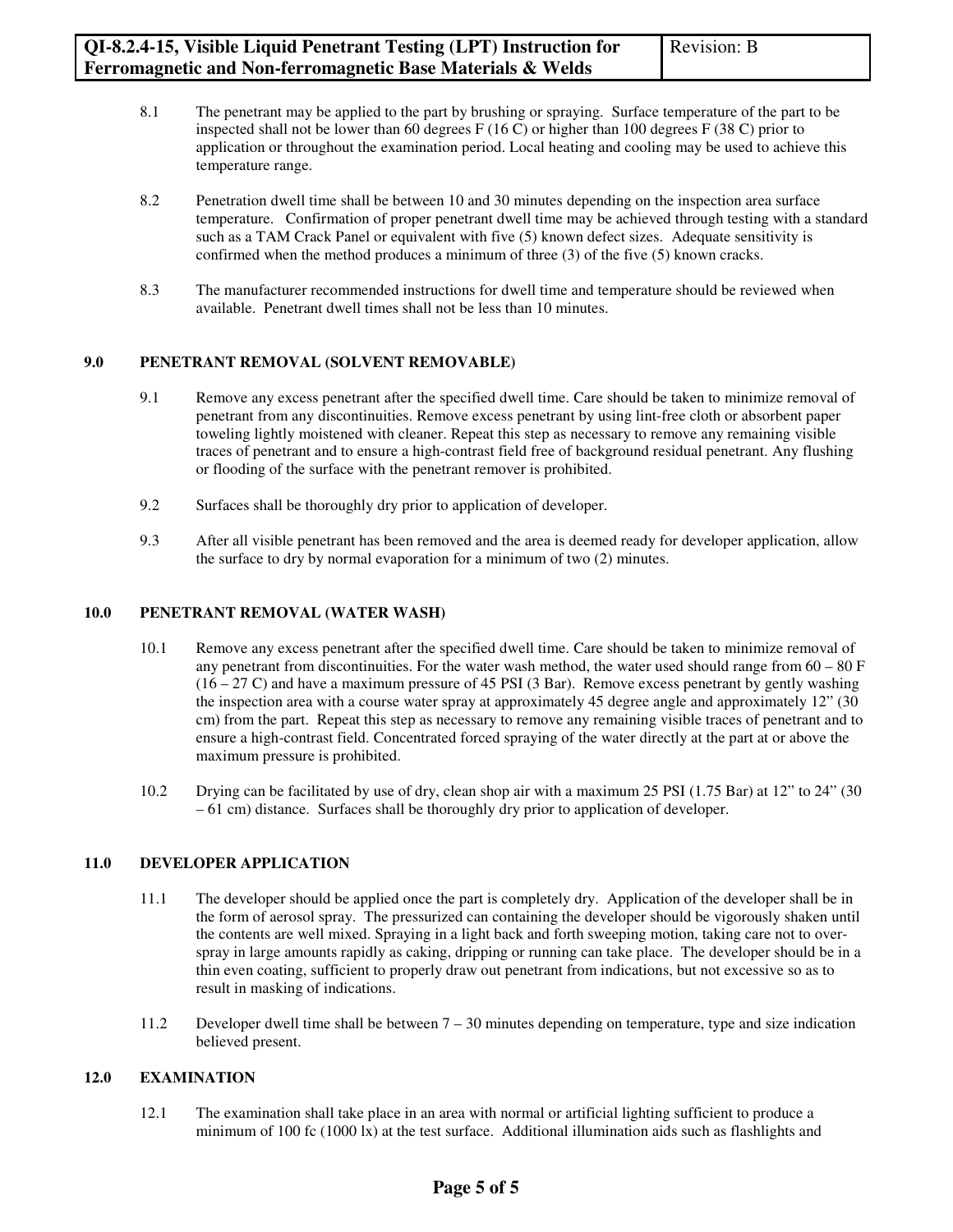mirrors are acceptable. The examination area lighting shall be sufficient to assure proper visibility of all relevant indications that might be present. Evaluation should begin as soon as the developer is applied in order to assure proper evaluation of an indication's size. Failure to do so could result in small borderline indications becoming diffused in the developer and missed. Final evaluation shall be made after allowing the penetrant to maximize bleed out but not diffuse excessively. Dwell time should be a minimum of 5 minutes but not more then 30 minutes. When the inspection surface size precludes completion of the examination in the prescribed time, the examination can be performed in smaller increments.

### **13.0 EVALUATION OF INDICATIONS**

- 13.1 Discontinuities at the surface are indicated by bleed-out of the penetrant. Broad areas with a light pink or reddish hue color may be due to residual background penetrant remaining prior to developer application. Areas such as these could mask an indication and are considered unacceptable. Any area showing evidence of poor or insufficient cleaning as described above shall be cleaned and reexamined.
- 13.2 Mechanical discontinues at the surface shall be evidenced by the bleeding out of penetrant, however localized imperfections such as machine marks, sharp corners, abrupt geometry changes can all cause similar bleed out. While indications such as these are non-relevant, further processing or re-inspection is required to confirm status.
- 13.3 An indication is evidence of a mechanical discontinuity. Only indications with a major dimension greater than 1/16" (1.6 mm) shall be considered relevant.
- 13.4 Linear indications are those indications in which the length is more than three times the width. Rounded indications are indications that are circular or elliptical in the shape with the length equal or less than the width.
- 13.4 Relevant indications are those which are greater in size as noted in paragraph 13.3 and are the result of discontinuities not intended by design or the inherent material properties. Relevant indications are not necessarily defects and will require further evaluation.
- 13.5 The final determination of the indication size shall be determined by measuring the bleed-out area within time period defined in paragraph 11.2.
- 13.6 Any relevant indication that cannot be removed by minor surface conditioning shall be recorded in the penetrant report. The suspect area shall be marked on the part inspection surface.

### **14.0 ACCEPTANCE STANDARD**

- 14.1 For this instruction, the following acceptance standard shall apply unless superseded by other standards or customer specifications. All surfaces examined shall be free of:
	- Relevant linear base material or weld indications, with length greater than  $1/16$ " (1.6 mm).
	- Four (4) or more relevant rounded indications in a line separated by 1/16" (1.6 mm) or less (edge to edge).
	- One single rounded indication greater than 1/8" (3.1 mm) in the weld.
	- Any indication found in the weld, regardless of size that is determined to be a potential cause for tool failure, (i.e. weld pinholes or cracks, etc)
	- Any indication that is believed to be non-relevant shall be regarded as a defect unless it is shown, after re-examination and re-evaluation by the same methods, to assure that no defect is present.

### **15.0 DEFECT REMOVAL AND/OR REPAIR**

15.1 Non-acceptable indications shall be removed by suitable means and re-welded if required. When a defect is removed and determined that a repair by welding is not required, the excavated area shall be blended with